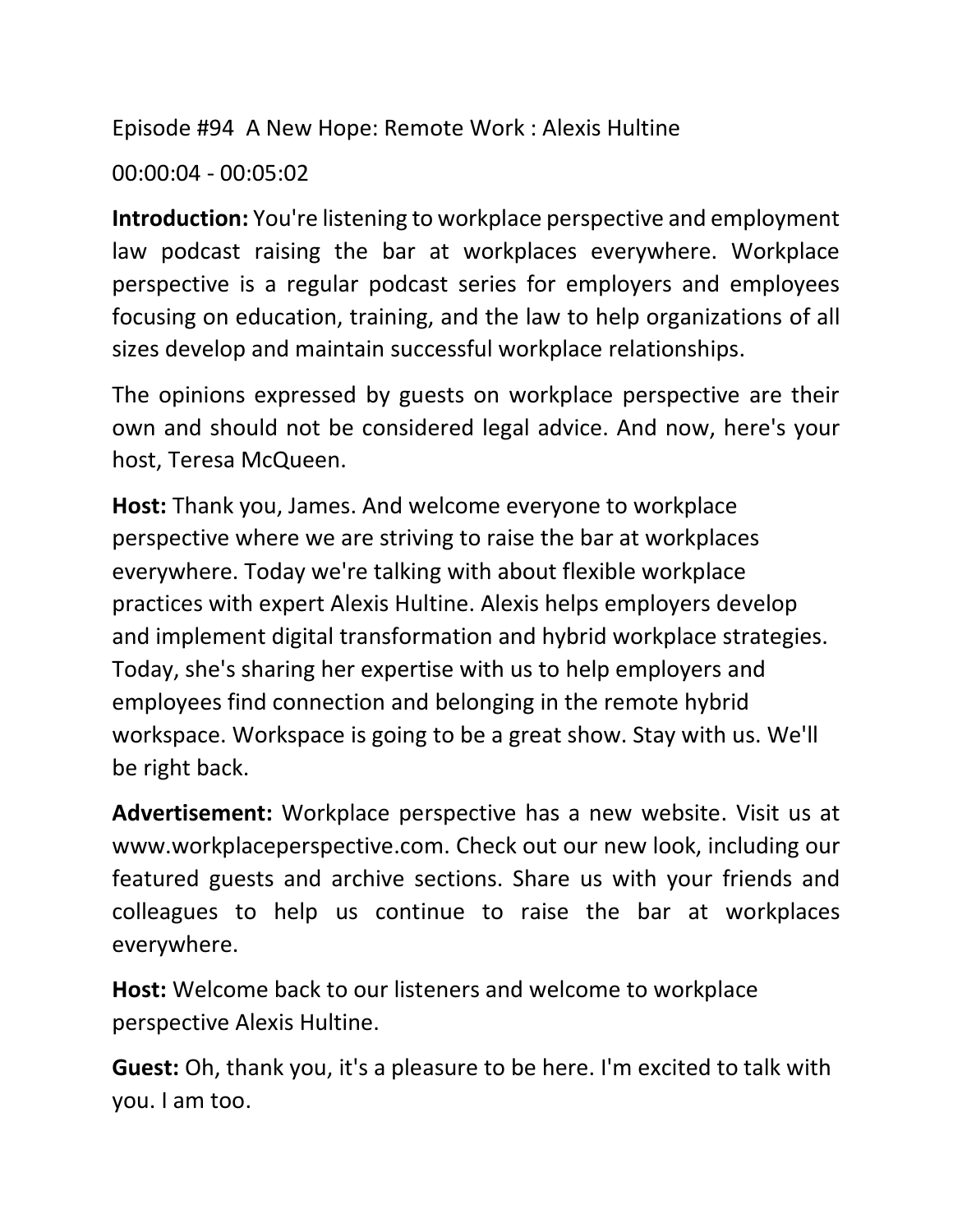**Host:** I'm so excited for this topic. But before we get started, I wanted to tell our listeners a little bit about you and what you do.

**Guest:** Yeah. Well, I enable flexible work. I work with companies to help employees basically be more productive and happy. And I have done this for many years. I actually prior to my founding my company digital by design. I worked at Deloitte, and I led their digital workplace COE for a 130,000 employees, and that was helping Deloitte transition to all virtual and then to hybrid. Before that, I advise the chief transformation officer on how to move all of the collaboration tools to the cloud, and then before that, I was in client service for about 14 years. Serving all sorts of clients spending a lot of time on the road, helping through digital transformation projects.

**Host:** That's great. Well, you are certainly the person that we want to be talking to you. This is such an important topic right now. I titled this show a new hope. Currently, because the day we had our pre call show, it was May the fourth, so may the fourth be with you. And partly, because I was feeling a bit hopeless, which is really unusual for me. About the future of remote hybrid work, it just seemed that so many of our largest employers are sort of just disregarding the positive aspects, all the data that we've discovered that shows how encouraging it is that remote hybrid work is actually working productivity is good. Work life balance is great. So, I was looking for a little hope.

**Guest:** Well, you know, I think that this is going to be a good show because I'm very optimistic about the future. I think that there's some employers who may take them longer to get there and arrive at the conclusion that distributed flexible remote models are good. But I'll tell you the talent market is so competitive right now that if companies aren't listening, they're going to be listening when they don't get people accepting their job offers or I've even been talking with clients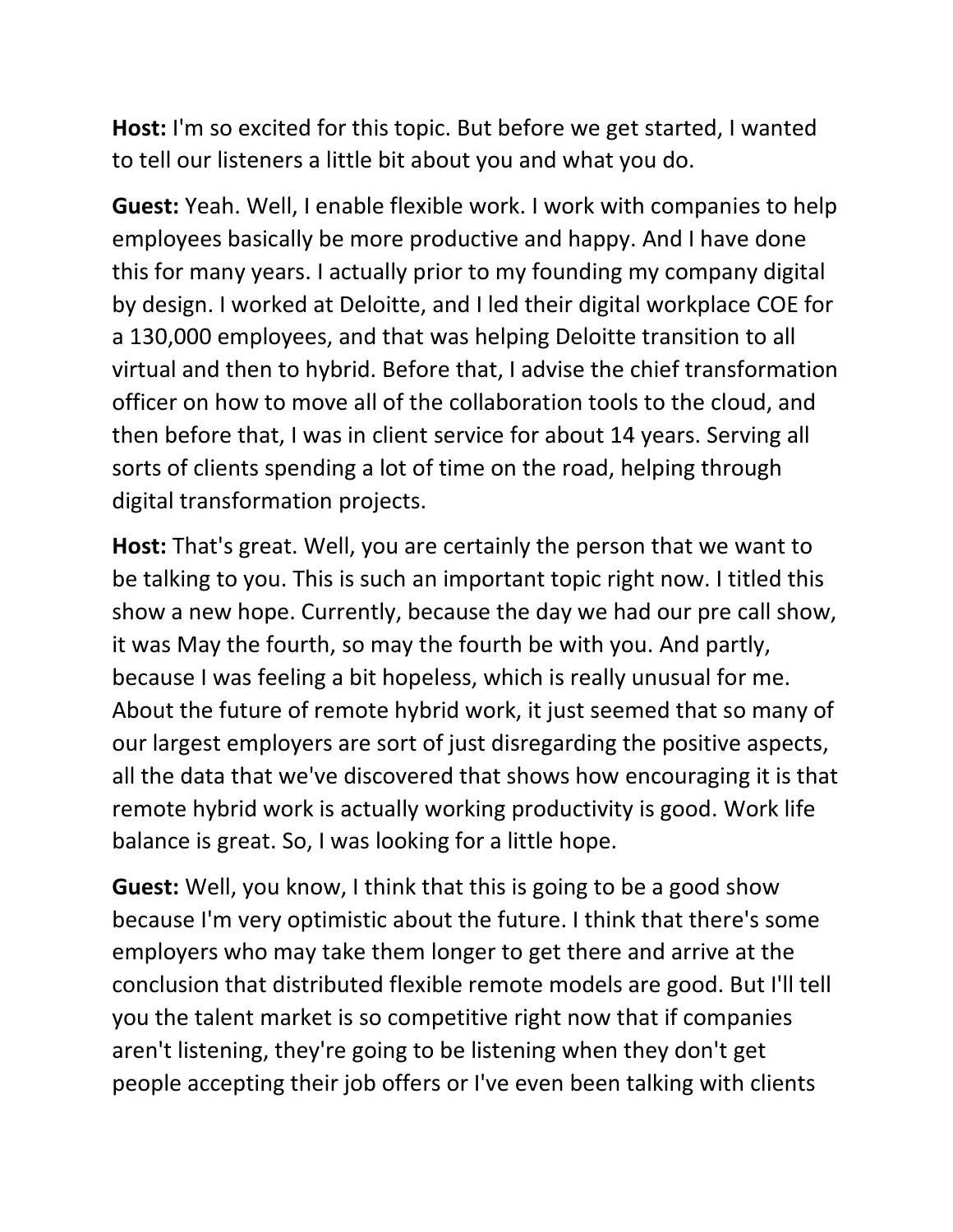who have been expressing dismay that they get at someone on the line and they're talking and then they get the question, what's your flexible work policy? And when they can't either articulate it well or they don't have one at all, people are like, thank you very much. Goodbye. And I saw this stat that in February on LinkedIn, there the remote jobs that were posted received 50% of all the job applications. And they represented only 20% of the postings on LinkedIn that month. That number just blew me away because this is just showing that people want employers to be more flexible and trust them. So, I don't know. Again, flexible work may not be for every industry for every particular job role I recognize that. But I think that we've just been through two years where we can prove that we can do a lot and we can cut out the commute and just that alone is pretty amazing for a lot of people.

## 00:05:03 - 00:10:02

**Host:** How absolutely. There's a couple of things there. I think that what my hope is kind of yours as well. And I am very hopeful typically. Just caught an off day. But I do think that my hope is that that trend continues, that the idea that, well, you may be the big employer. You may be the place to work. But what the past two years have shown me is that I need more than that. That's not the end all be all that it was before. And I'm hoping that continues to drive that. Because I do think it's important. And like you said, I think it's a great, it's a great recruiting tool. That sort of levels the playing field.

**Guest:** Yeah. Absolutely. And you now start seeing it on, if you go to large employer career pages, it's one of the bullet points around, we offer paid time off, good health benefits and flexible work. It's one of those bullets there that people are expecting.

**Host:** I agree. And I think I am so hopeful that that trend is going to continue. Because I think it's important to people. And I do think that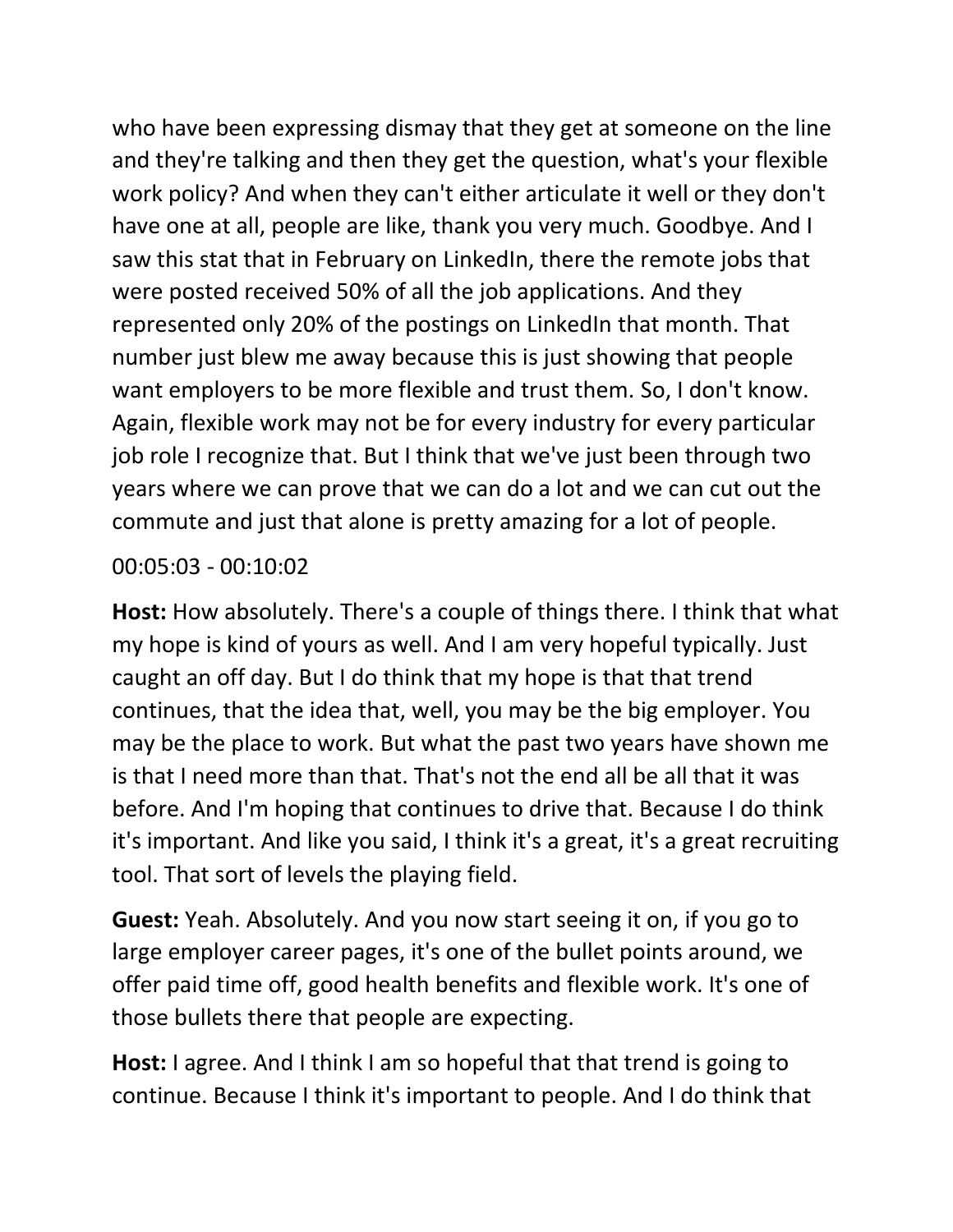part of the resistance, at least in my opinion, and I want to know what you think. Is this idea that, yeah, it's great. We've done remote work. But what about the challenges? I hear this all the time. Yeah, it's great. But, you know, I missed that water cooler conversation. I missed that spontaneity, creativity that happens when we're all together. And I think a lot of large companies a lot of small companies are using that as a reason to reject either a hybrid or a remote work model, but I think it's more because you can address those issues, you just have to change your way of thinking. I mean, you have to change. You can't, you can not the idea that, oh, Sally and Bob, they're here every day. Those are the ones that really dedicated and that site out of mind sort of thing. What do you seeing? What do you think?

**Guest:** Yes. I mean, I call it reimagination of work. What we're looking at is just a totally different way of working. And some of these, some of these executives who are thinking this way are not being empathetic with their employees. They may be the ones and I heard of these stories where they went even in the heart of the pandemic when we were all in lockdown or maybe right after, but we're all staying at home and they're still driving to the office and taking the elevator to the 12th floor and then going into their private area and they're working all day from their office. So I think you see folks like that who are just they knew how to be successful. They have a recipe that works for them and that's the recipe that they want to keep going with. And instead of kind of sitting back and thinking, wow, this change is going to be hard, but I see so many opportunities. And frankly, a competitive advantage for people who are early adopters to attract and retain stellar talent. I think that it is a mindset shift and that not all people are ready for it. Again, you know, back to, well, talent may make you ready for it. But you do have to start thinking about basically everything. I mean, you can't rely on all of those in person interactions and things like you used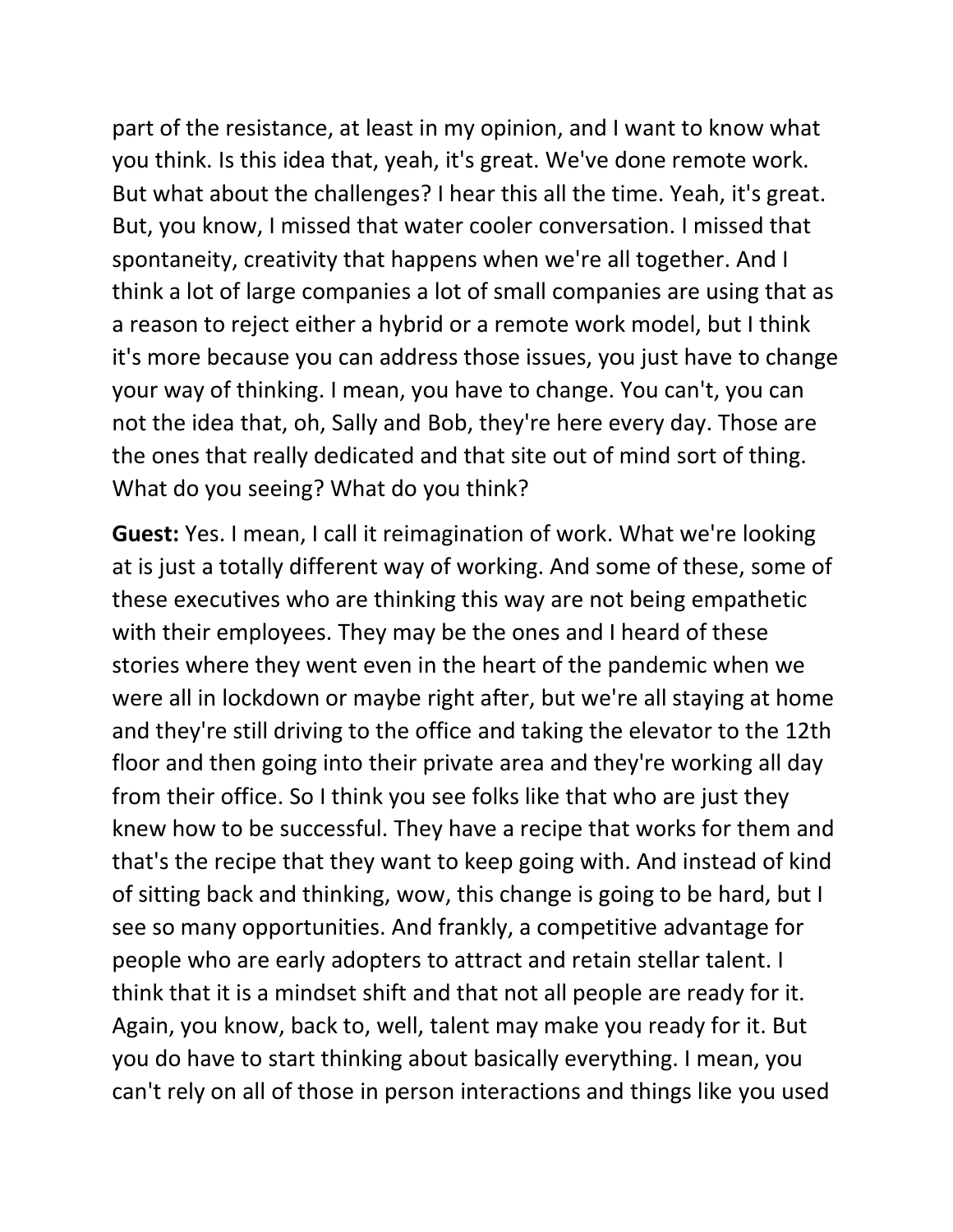to go into the office and see your neighbor or your cubicle neighborhood balloons. And so, you could wish them a happy birthday. You don't have those visual cues to just kind of easily build relationships, celebrate with your colleagues, things like that. So, one of the things that remote and hybrid teams have to do is just be more intentional about their relationships. Whereas I think when you were co-located, you just kind of saw the birthday balloons, or you ended up eating in the lunch room together. And so particularly around relationships and networking, it just requires some new muscles. And people need to think about that differently. And hopefully we can talk a little bit more about that. I've got some great tips that we can go into. I personally also have worked remotely primarily remotely for 7 years. And I joke that I have deep, meaningful relationships with folks who I can have a healthy discord with, and I know that they've got my back, but I have no idea how tall they actually are.

## **Host:** It's true.

00:10:03 - 00:15:00

**Host:** Or that they're actually three dimensional, you know? That's really true. Well, I think what you're saying is really, from a decisionmaking perspective, because that's really what we're what we're up against, right? Decision maker ideals is that they really need to sort of see beyond themselves in their own fears in this space in this change. And think about the possibilities. And I also, I also think that I want to make clear. You're not because I hear this a lot too. You're not advocating that this is for everyone. This should be standard across the board. Because like you said, for some businesses, it doesn't work for some people. It doesn't work. And people do want to be in the office, not necessarily because they're, as you explained, that's their style. That's the way they're doing. That's fine. But there's other reasoning is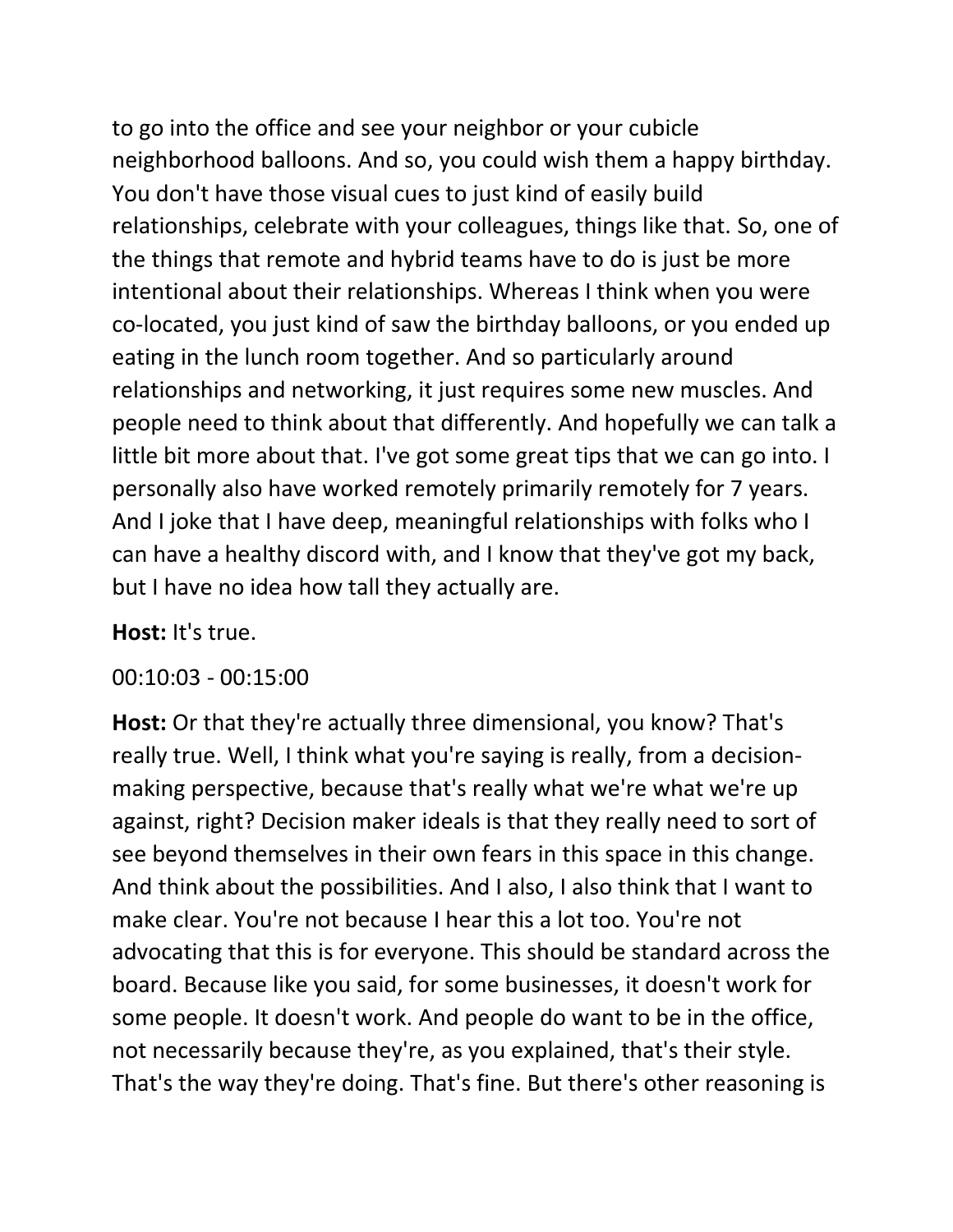too many distractions at home or they don't have space at home to work. Lots of companies are willing to make and have made our organization did. We've had people during the pandemic who just didn't have workspace. So, we accommodated, and they came into the office, and it works. So, you're not advocating something standard, you're saying, let's talk about your workspace. And what that might work, right?

**Guest:** Yeah, and absolutely. And the discussion is really around for the people that have elected to be remote or work in some sort of remote slash in office model. What are the things that you need to work on that you need to think about, take ownership? I think there's the level of, as an employer, how do you facilitate some of the help support and foster and facilitate some of the things that people are going to come up against. And then help people re skill. And then as an employee, how do you take ownership of some of this and really kind of change some of your behaviors too? So, I think there's two aspects of it to people exactly what you said, who have decided that this is gives them better work but life balance or there's some sort of benefit that outweighs them being in the office a 100% of the time.

**Host:** Absolutely. All right, well, we're going to have to take a quick break and we come back. I want to hear some of those practical tips. Stay with us. We'll be right back.

**Advertisement:** Take a step toward bringing our country and community together, start a meaningful conversation at love has no labels dot com slash one small step, a message from StoryCorps love has no labels in the ad council.

If you enjoyed today's show, do this. Share us like us. Give us a review on your favorite podcast app. It means a lot to us in an ensures more people tune in and raise the bar at workplaces everywhere.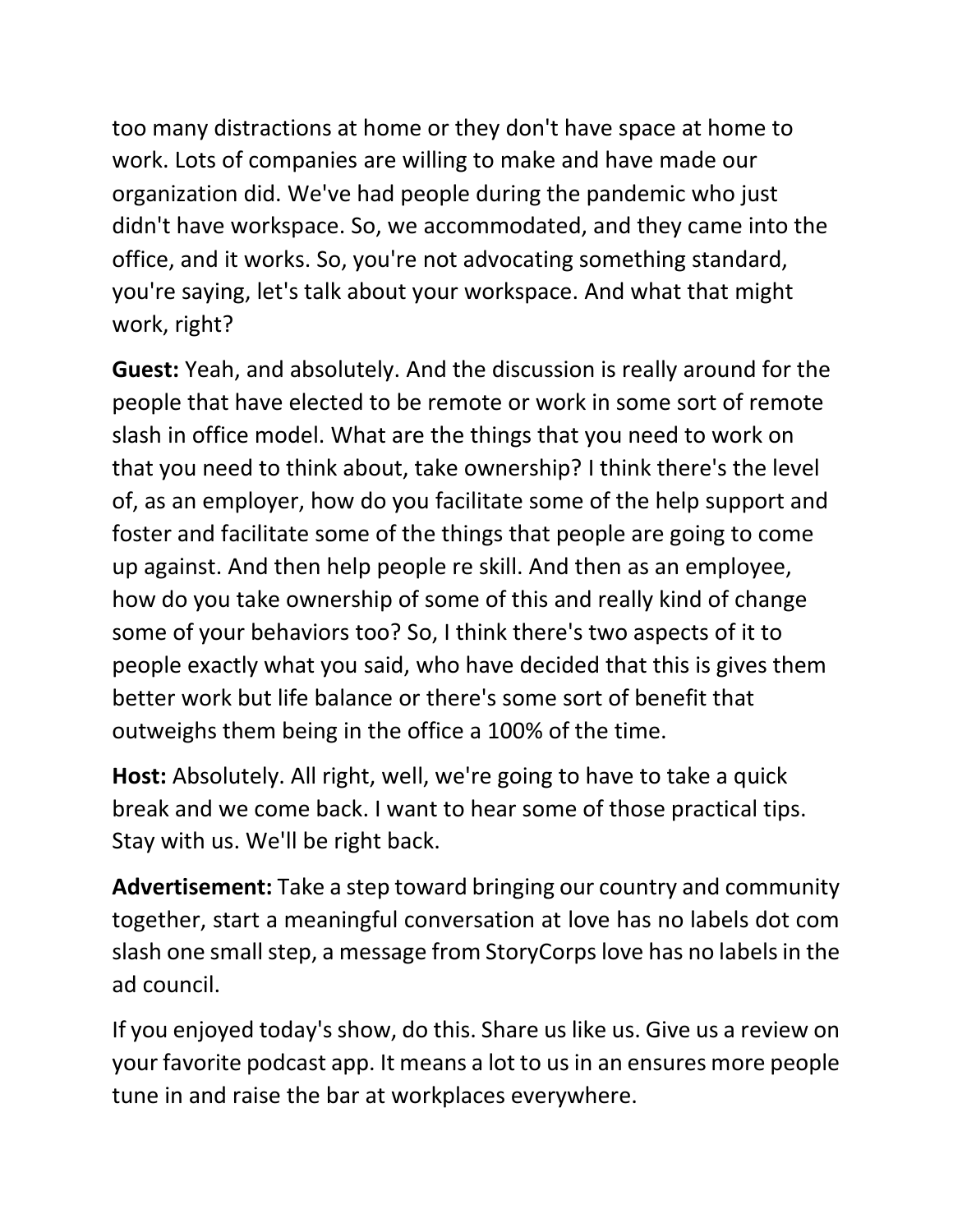**Host:** We are talking with flexible workplace practices, expert Alexis Hultine about the challenges and benefits of remote work. Before the break, Alexis, you had talked about being more intentional. I want to hear more about that. Tell me your thoughts about being more intentional when it comes to this hybrid remote work that go workspace.

**Guest:** Yeah, and I think we had talked about there's kind of two types of support that you need in order to have that space to be intentional. And it's from your organization or your company that you, the recognizing that maybe while you were in the office, I'll co-located someone wasn't clocking you as you logged a minute or two at the water cooler. But they're giving you back that time and allowing you to work that into your schedule and maybe block your calendar or do something like that, schedule one on ones. So, they're recognizing that you need time to build relationships. And then I think as kind of helping train the managers on the team, how to facilitate intentionality, especially among team members. One of the things that I often end up talking with clients about is building a team, a team working agreement. And there's many different components to this, but just imagine a canvas. And if you're all remote, maybe you're using a whiteboarding product like mural or Miro or Microsoft whiteboard and doing kind of the virtual stickies. But there's different parts of this team level agreement where the manager will lead the team through. And I think it's a co creation activity of setting your team values as a team you value, maybe setting aside the first couple of minutes of your regular team calls to go around and say how your weekend was. Are you value relationships, you value celebrations, things like that. Among other things, focusing right now on the relationships aspect of it. Things like schedules and working norms, when are the core collaboration hours?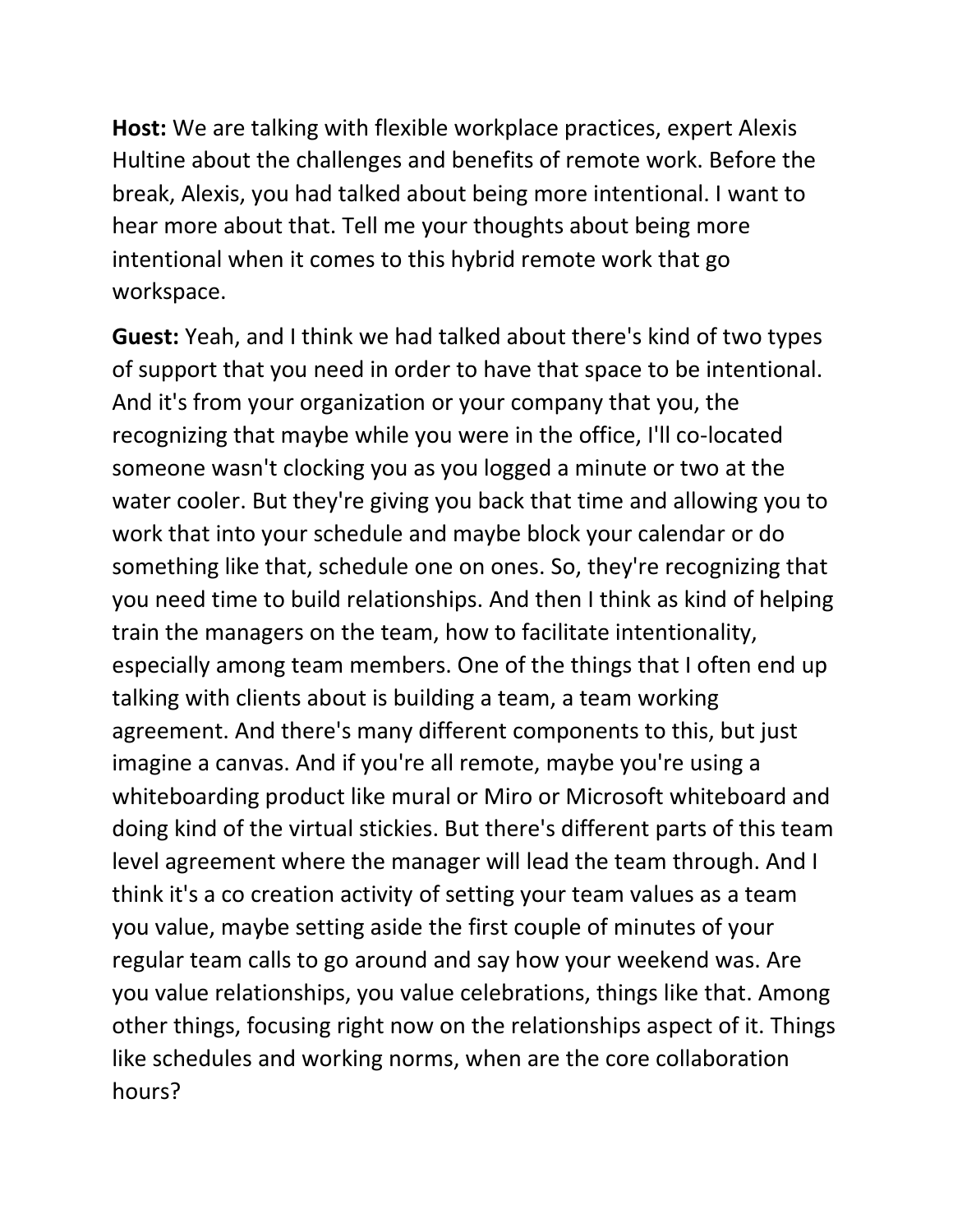## 00:15:00 - 00:20:01

**Guest:** I work often with folks all over the world, especially being on the West Coast, working with east coast three hours doesn't seem like a big deal until you get an invite for 5 a.m. What are those core collaboration hours where you can connect with your team? And then communications again when we're thinking about really building a digital workplace and being more intentional, just like we were really intentional about designing our physical office, what's our digital office look like, where we are going to connect and celebrate and things like that. So those are all, I consider those really foundational understandings to build with the team. So that you set the stage for building healthy great relationships and feeling a sense of camaraderie with your team members and connection. Then I've got like a whole list of things that I personally have practiced, and we'll share with listeners because they've worked well for me. I think there's kind of this special event category. How do you and again, this is something that you want to talk about with your team on like, let's recognize how we want to do this. Let's not just kind of scramble at the last minute. How do we want to celebrate special events, birthdays, weddings, baby showers, things like that. And there's a lot of different methods that are out there. I love a product called kudo board. And that's where everyone can go and just write a little message, attach a little video, attach photos, and just congratulate people on a birthday on all of those types of special events. And it takes a moment for the team. It's like passing around the virtual card for everyone to sign. But with some more fun visuals. I also like paperless posts. It's kind of a more formal one on one way of sending a card that feels special. And we've also had great success with tasting events. And there's a cheese monger that's based in Detroit and they will ship a box of chocolate or cheese. To everyone's door, you jump on the you jump on the Zoom link for an hour and they walk you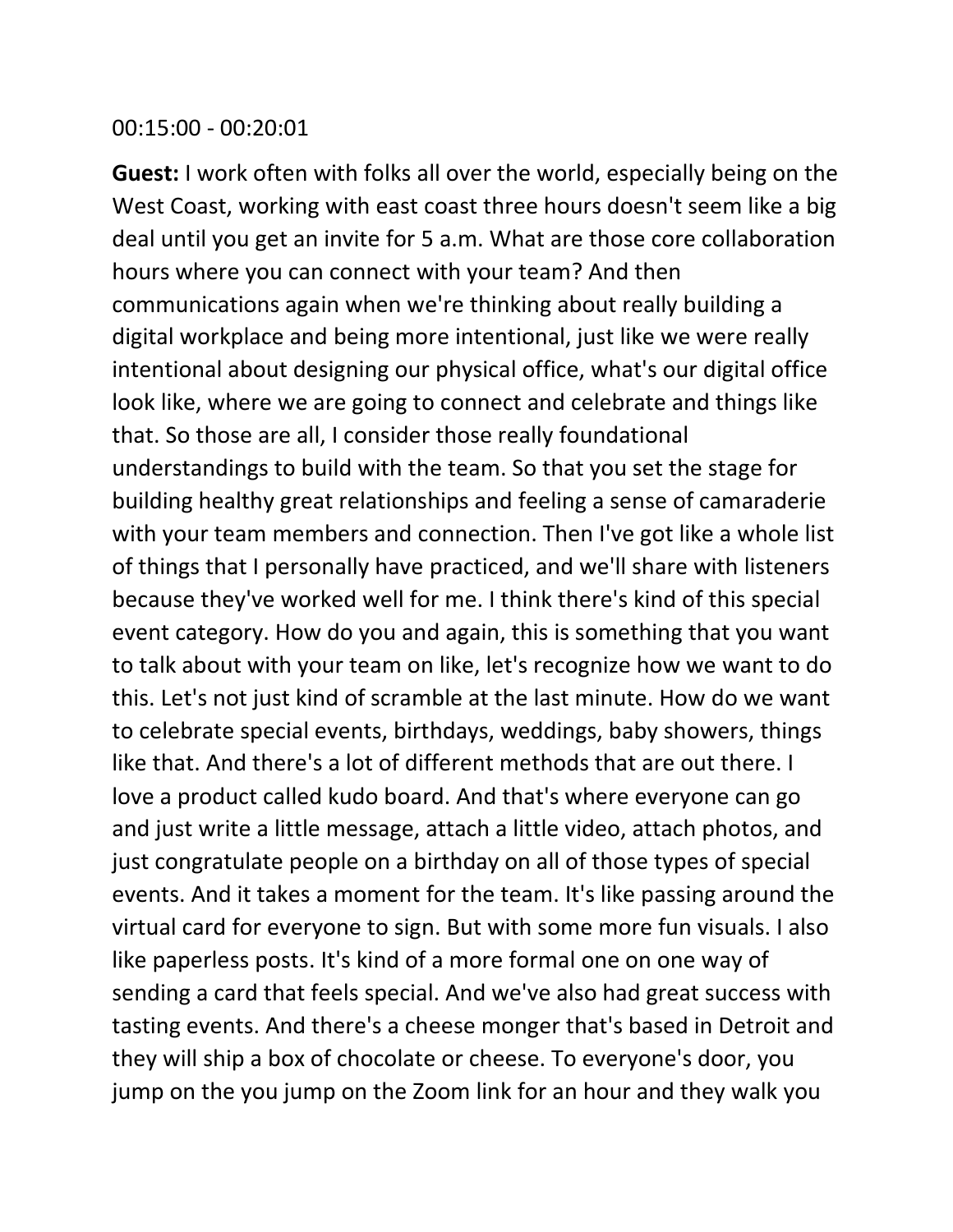through tastings that you do together and they keep it short, you know, 20, maybe 30 minutes while everyone's going through their cheese or their chocolate. And then they say thank you very much and they drop and give you 20 or 30 minutes to chit chat with your colleagues and just feel something special. I don't know, there's just something very exciting about cheese arriving at your front door.

**Host:** I love that. You know, it's interesting. And I like the idea of keeping that going because I think a lot of during the pandemic, a lot of companies did those sorts of things. My company did a cooking class. Which was super fun. But I do think on that was everybody in the company. They did it for over three days. You signed up for a particular day. It was a lovely event. But I like the team aspect because I think that was a great way of keeping everybody in the company connected with everybody or meet new people or whatever it might be. But on your team, I think that's really important. And something super fun that people can do all together. And it is fun to get that stuff at your door and it's fair that unique experience with everybody. That's really cool. You said, what's a paperless post?

**Guest:** It's just basically an E card, but you get to choose the envelope and the wrapper and the stamp and things like that. And so that's just like an E card.

**Host:** Yeah, very cool. Very cool. So, what else? You got great tips. What else you got?

**Guest:** I have more. Another thing that people don't do enough when they're remote is promote good work. And there's really great tools out there to, again, celebrate the wrap of a really grueling project. Or stellar customer service, just the list goes on and on. And we have tools in our digital workplace now that help us do that. For example, on teams, there's a praise feature. And someone can easily on the team channel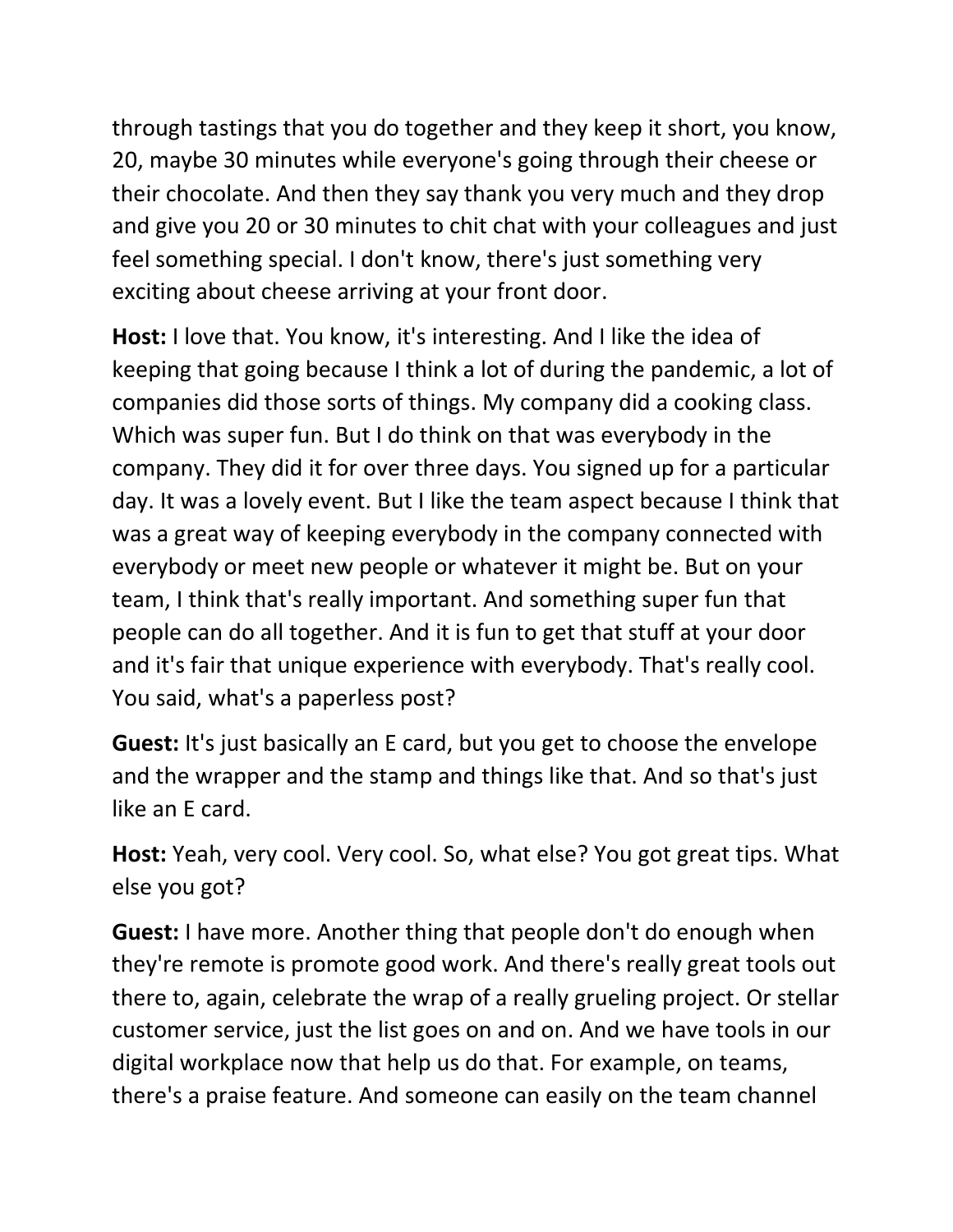or a company channel, pick the praise badge, and it's like a unicorn jumping over a rainbow or things like that. Those may be a little cheesy, but I'll tell you that just someone taking a moment to send that across and recognize someone else and promote their good work in front of a larger group. It feels good. It feels really good. So on teams, there's a praise feature on slack. There's add on apps like donut. That do similar things.

## 00:20:02 - 00:24:55

**Guest:** And you know what? There's also a good old fashioned at the beginning of a team call. Just spend a moment and give a shout out. And those types of things that, again, used to just kind of come naturally when everyone was co-located. You really need to take a moment and celebrate. So those are some more ideas on sort of the kind of special events category.

**Host:** Don't you think that once you start doing these things, that will become the new norm? You work that muscle, it becomes more natural, do you find that that people sort of get in the groove of that and it becomes more natural?

**Guest:** Yeah, I do. And you are always going to have a few people who are like a 100% into it right away. And a few people who are like, okay, now I've seen more people doing it. And then you'll have a few people who maybe choose to participate a lot less. And that's okay. That same with the office parties too, right? You never got a 100% attendance for all three hours that it was going on. And that's okay. So yes, I think that as people start building these new muscles that some of these things will come a little bit more naturally, but I also think that, again, when you're working through your team agreements, laying that out, that these are all methods that are team uses. To celebrate and promote good work, is helpful. And I think that there's also something to be said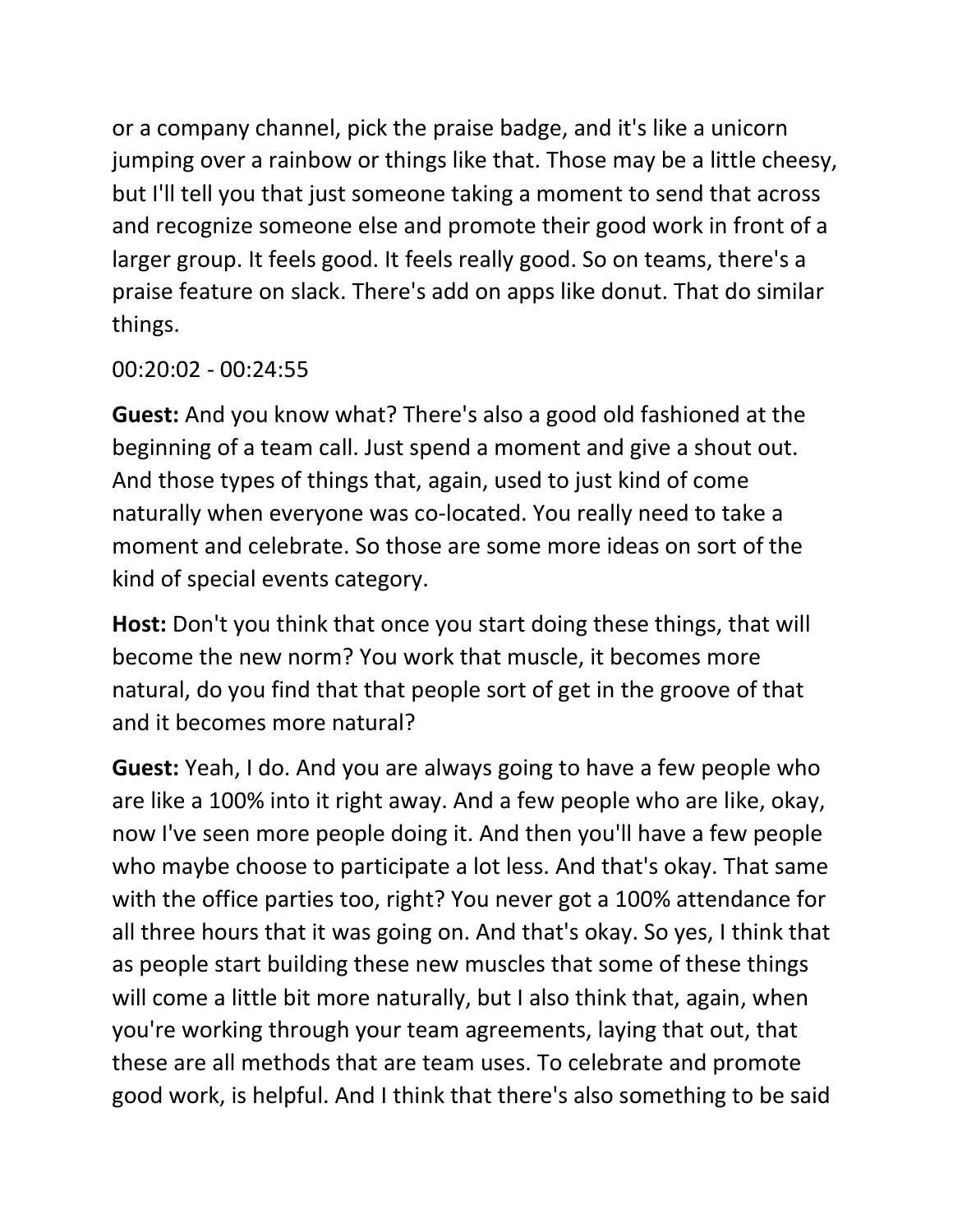of scheduled one on one. So, we talked about, how do you connect with your team? And build rapport with them. But there's also an element of how do you build your network outside of your team. And something that I did was schedule one on ones. And I'm not talking about I know everyone's like another meeting. This is maybe depending on who it is, maybe two times a year, maybe every quarter or something like that. Someone that you recognize, oh man, I see them in a lot of cross functional meetings. I should really get to know them or they seem like an interesting person or we started together. You know, just something that signals to you that I should connect with them. And almost everyone is like, absolutely. Let's schedule something standing. And so instead of doing it one by one, you've got to go and your calendar and set the four times a year. Every three months or every four months, however you want to do it. And then you just get on the phone and actually the best way to have these types of connections so that they feel organic is to take a walk. Now I live in Portland, Oregon, so it's raining a lot of the time. That's not always possible, but get away from the desk, make sure I personally don't think this is a video on type of situation that you need to have. It's just casual conversation, learning about the individuals and maybe some projects that they're working on. And those types of networking intentional networking have really served me well over the years.

**Host:** I think that's great. Well, I'm getting the rapid up signal, but I want to know as we wrap up today's show. You've given some great tips; do you have any words of wisdom or any thoughts for the future that you'd like to share with our listeners before we sign up?

**Guest:** Yes. Hope. You know what? Yay. Hybrid work is here to stay. And we have an exciting opportunity to rethink the way that we work. My recommendation is to start with those awkward pain points around things like we talked about today. Connection and relationship building.